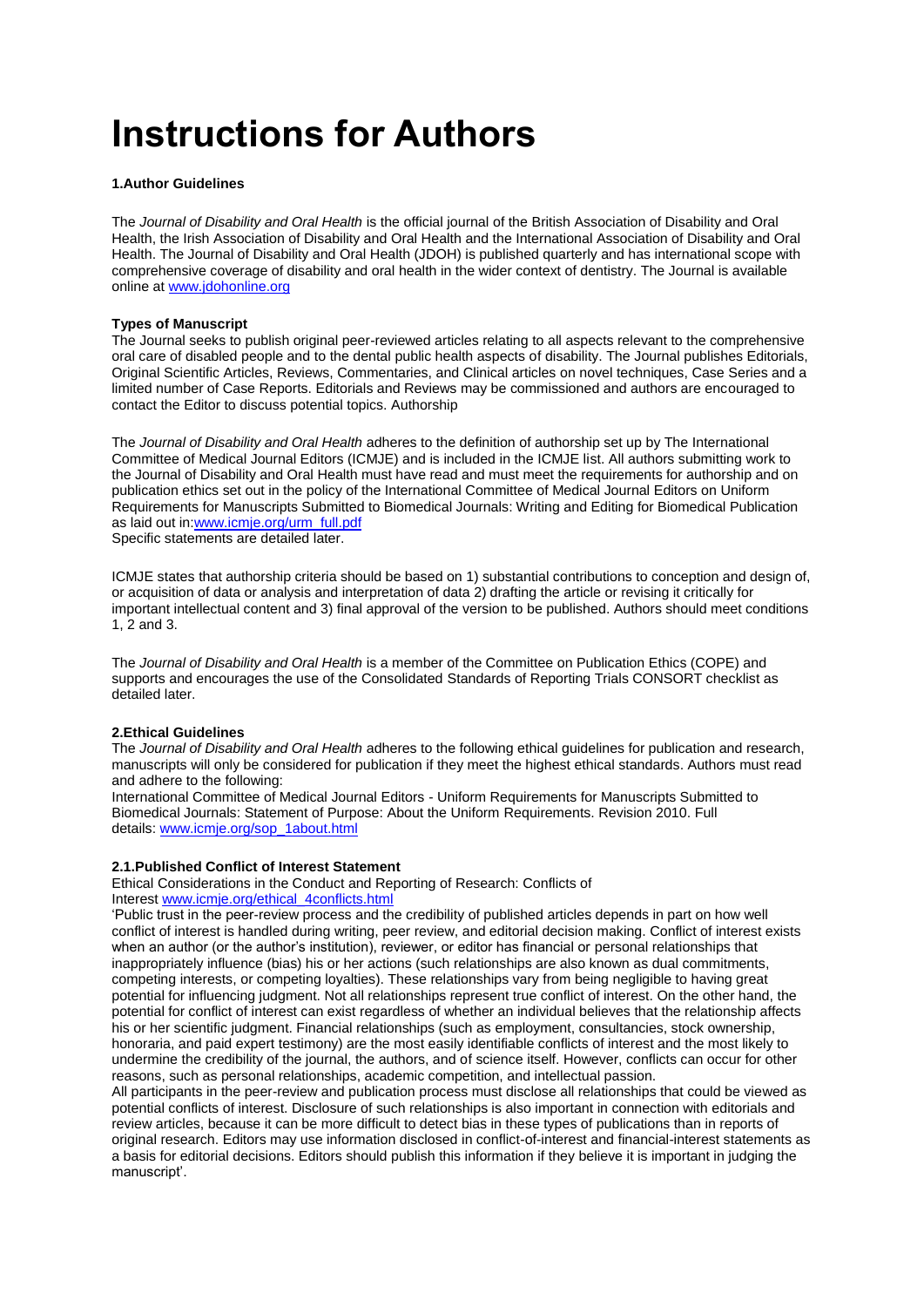#### **2.2.Published Statement on Human and Animal Rights**

Ethical Considerations in the Conduct and Reporting of Research: Protection of Human Subjects and Animals in Researc[hwww.icmje.org/ethical\\_6protection.html](http://www.icmje.org/ethical_6protection.html)

'When reporting experiments on human subjects, authors should indicate whether the procedures followed were in accordance with the ethical standards of the responsible committee on human experimentation (institutional and national) and with the Helsinki Declaration of 1975, as revised in 2008 (5). If doubt exists whether the research was conducted in accordance with the Helsinki Declaration, the authors must explain the rationale for their approach and demonstrate that the institutional review body explicitly approved the doubtful aspects of the study. When reporting experiments on animals, authors should indicate whether the institutional and national guide for the care and use of laboratory animals was followed'.

#### **2.3.Published statement of informed consent**

Ethical Considerations in the Conduct and Reporting of Research: Privacy and Confidentiality [www.icmje.org/ethical\\_5privacy.html](http://www.icmje.org/ethical_5privacy.html)

# **Patients and Study Participants**

'Patients have a right to privacy that should not be violated without informed consent. Identifying information, including names, initials, or hospital numbers, should not be published in written descriptions, photographs, or pedigrees unless the information is essential for scientific purposes and the patient (or parent or guardian) gives written informed consent for publication. Informed consent for this purpose requires that an identifiable patient be shown the manuscript to be published. Authors should disclose to these patients whether any potential identifiable material might be available via the Internet as well as in print after publication. Patient consent should be written and archived with the journal, the authors, or both, as dictated by local regulations or laws. Applicable laws vary from locale to locale, and journals should establish their own policies with legal guidance. Since a journal that archives the consent will be aware of patient identity, some journals may decide that patient confidentiality is better guarded by having the author archive the consent and instead providing the journal with a written statement that attests that they have received and archived written patient consent. Nonessential identifying details should be omitted. Informed consent should be obtained if there is any doubt that

anonymity can be maintained. For example, masking the eye region in photographs of patients is inadequate protection of anonymity. If identifying characteristics are altered to protect anonymity, such as in genetic pedigrees, authors should provide assurance, and editors should so note, that such alterations do not distort scientific meaning.

The requirement for informed consent should be included in the journal's Instructions for Authors. When informed consent has been obtained, it should be indicated in the published article'.

#### **2.4.Ethical Considerations in the Conduct and Reporting of Research: Peer Review**

#### [www.icmje.org/ethical\\_3peer.html](http://www.icmje.org/ethical_3peer.html)

'Unbiased, independent, critical assessment is an intrinsic part of all scholarly work, including the scientific process. Peer review is the critical assessment of manuscripts submitted to journals by experts who are not part of the editorial staff. Peer review can therefore be viewed as an important extension of the scientific process. Although its actual value has been little studied and is widely debated (4), peer review helps editors decide which manuscripts are suitable for their journals and helps authors and editors to improve the quality of reporting. A peer-reviewed journal submits most of its published research articles for outside review. The number and kinds of manuscripts sent for review, the number of reviewers, the reviewing procedures, and the use made of the reviewers' opinions may vary. In the interests of transparency, each journal should publicly disclose its policies and average turn-around times in its Instructions to Authors'.

#### **Ethical Approvals**

The *Journal of Disability and Oral Health* is a member of the Committee on Publication Ethics (COPE). The *Journal of Disability and Oral Health* supports and encourages the use of the Consolidated Standards of Reporting Trials CONSORT checklist.

**Ethics:** Experimentation involving human subjects will only be published if such research has been conducted in full accordance with ethical principles, including:

1.The World Medical Association *Declaration of Helsinki (version, 2008)* and the additional requirements, if any, of the country where the research has been carried out. The paper should detail the approval of the ethical committee for the study.

[www.wma.net/en/20activities/10ethics/10helsinki/](http://www.wma.net/en/20activities/10ethics/10helsinki/)

2.European Medicines Agency July 2002 CPMP/ICH/135/95 ICH Topic E 6 (R1) Guideline for Good Clinical Practice [www.ema.europa.eu/docs/en\\_GB/document\\_library/Scientific\\_guideline/2009/09/WC500002874.pdf](http://www.ema.europa.eu/docs/en_GB/document_library/Scientific_guideline/2009/09/WC500002874.pdf)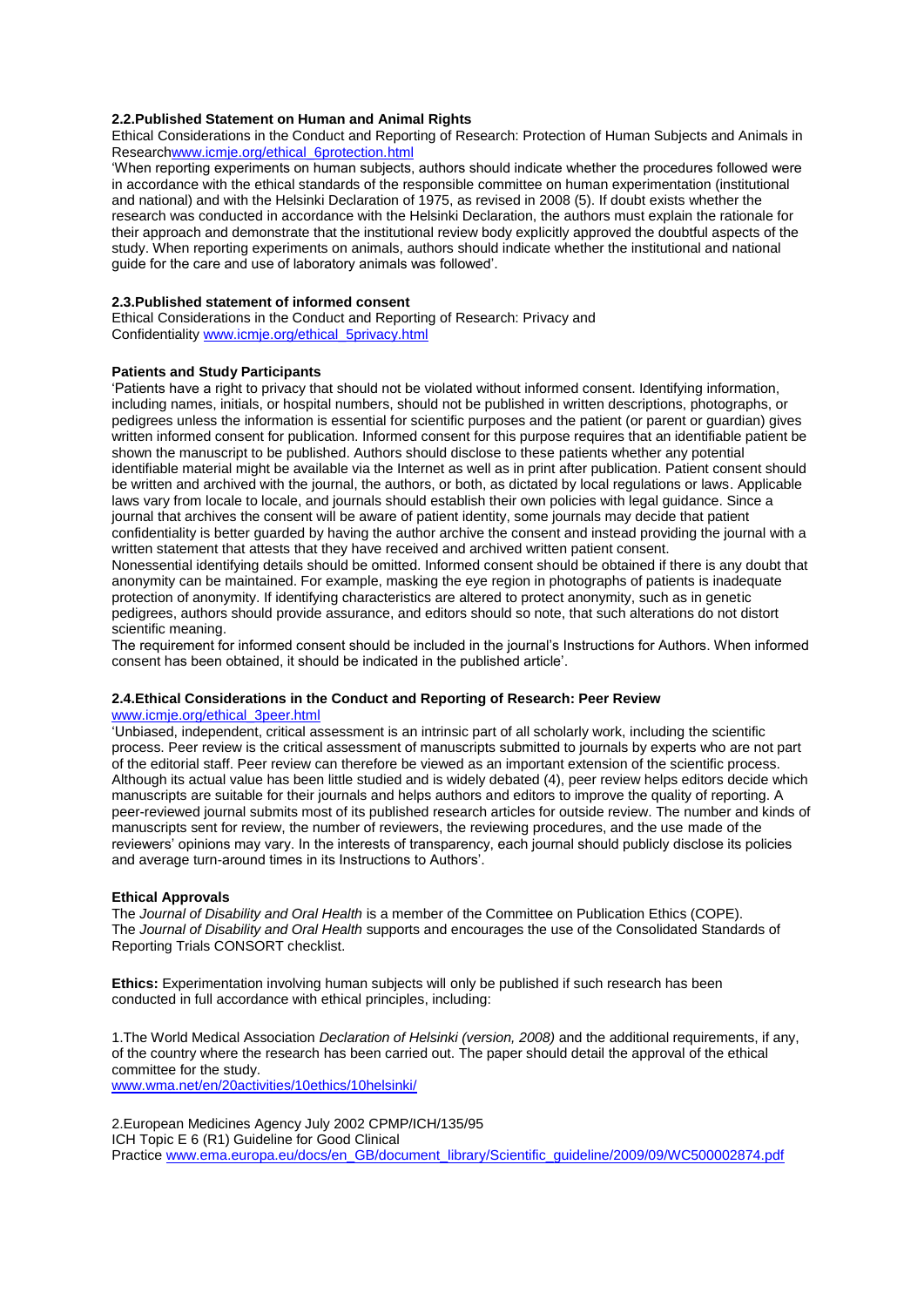## **NOTE FOR GUIDANCE ON GOOD CLINICAL PRACTICE (CPMP/ICH/135/95)**

'Good Clinical Practice (GCP) is an international ethical and scientific quality standard for designing, conducting, recording and reporting trials that involve the participation of human subjects. Compliance with this standard provides public assurance that the rights, safety and well-being of trial subjects are protected, consistent with the principles that have their origin in the Declaration of Helsinki, and that the clinical trial data are credible. The objective of this ICH GCP Guideline is to provide a unified standard for the European Union (EU), Japan and the United States to facilitate the mutual acceptance of clinical data by the regulatory authorities in these jurisdictions. The guideline was developed with consideration of the current good clinical practices of the European Union, Japan, and the United States, as well as those of Australia, Canada, the Nordic countries and the World Health Organization (WHO). This guideline should be followed when generating clinical trial data that are intended to be submitted to regulatory authorities. The principles established in this guideline may also be applied to other clinical investigations that may have an impact on the safety and well-being of human subjects'.

# **3.Clinical Trials**

Clinical trials should be reported using the CONSORT guidelines available at: [www.consort-statement.org/](http://www.consort-statement.org/)

'The CONSORT Statement is intended to improve the reporting of a randomized controlled trial (RCT), enabling readers to understand a trial's design, conduct, analysis and interpretation, and to assess the validity of its results. It emphasizes that this can only be achieved through complete transparency from authors. Investigators and editors developed and revised the CONSORT (CONsolidated Standards of Reporting Trials) Statement to help authors improve reporting of two-parallel design RCTs by using a checklist and flow diagram. The most upto-date revision of the CONSORT Statement is CONSORT 2010, which can be freely viewed and downloaded from this website. All previous versions of the CONSORT Statement are out-dated. Extensions of the CONSORT Statement have been developed for other types of study designs, interventions and data' [www.consort](http://www.consort-statement.org/extensions/extensions/)[statement.org/extensions/extensions/](http://www.consort-statement.org/extensions/extensions/)

A CONSORT checklist and flow diagram should also be included in the submission material. The Journal of Disability and Oral Health encourages authors submitting manuscripts reporting from a clinical trial to register the trials in any of the following free, public clinical trials

registries: [www.clinicaltrials.gov,](http://www.clinicaltrials.gov/) [www.clinicaltrials.ifpma.org/clinicaltrials,](http://clinicaltrials.ifpma.org/clinicaltrials/no_cache/en/myportal/index.htm) [www.isrctn.org/.](http://www.isrctn.org/) The clinical trial registration number and name of the trial register will then be published with the paper'.

Manuscripts must be accompanied by a statement that experiments were undertaken with the understanding and written consent of each subject and according to the above mentioned principles. A statement regarding the fact that the study has been independently reviewed and approved by an ethical board should also be included. This may be a Local Research Ethics Committee approval and the approval number should be included.

The Editor reserves the right to reject manuscripts if there are doubts as to whether appropriate procedures have been used in preparation of the manuscript.

#### **4.Submission instructions**

Guidance on Manuscript preparation and submission can be found:

Uniform Requirements for Manuscripts Submitted to Biomedical Journals: Writing and Editing for Biomedical Publication [www.icmje.org/urm\\_full.pdf"](http://www.icmje.org/urm_full.pdf)

# **Submission to Journal of Disability and Oral Health**

Submission of your manuscript should be sent by email to [JDOHEditor@liverpool.ac.uk](mailto:JDOHEditor@cardiff.ac.uk)

#### Please attach the following:

Note: failure to do so may significantly delay the review process of your manuscript:

**1.Manuscript:** Send your manuscript in the correct form – see instructions below

#### **2.Covering letter:** A covering letter must be signed by all the authors stating:

The submission is the original work of the author(s) and has not been published, nor being considered for publication, elsewhere.

Authors submitting a paper do so on the understanding that the manuscript has been read and approved by all authors and that all authors agree to the submission of the manuscript to the *Journal of Disability and Oral Health*. ALL named authors must have made an active contribution to the conception and design and/or analysis and interpretation of the data and/or the drafting of the paper. ALL named authors must have critically reviewed its content and have approved the final version submitted for publication. Participation solely by virtue of acquisition of funding or the collection of data does not justify authorship.Up to 6 authors are accepted without need for justification. In the case of a specific and detailed justification of the role of every author, up to 8 authors may be mentioned. It is a requirement that all authors have been accredited as appropriate upon submission of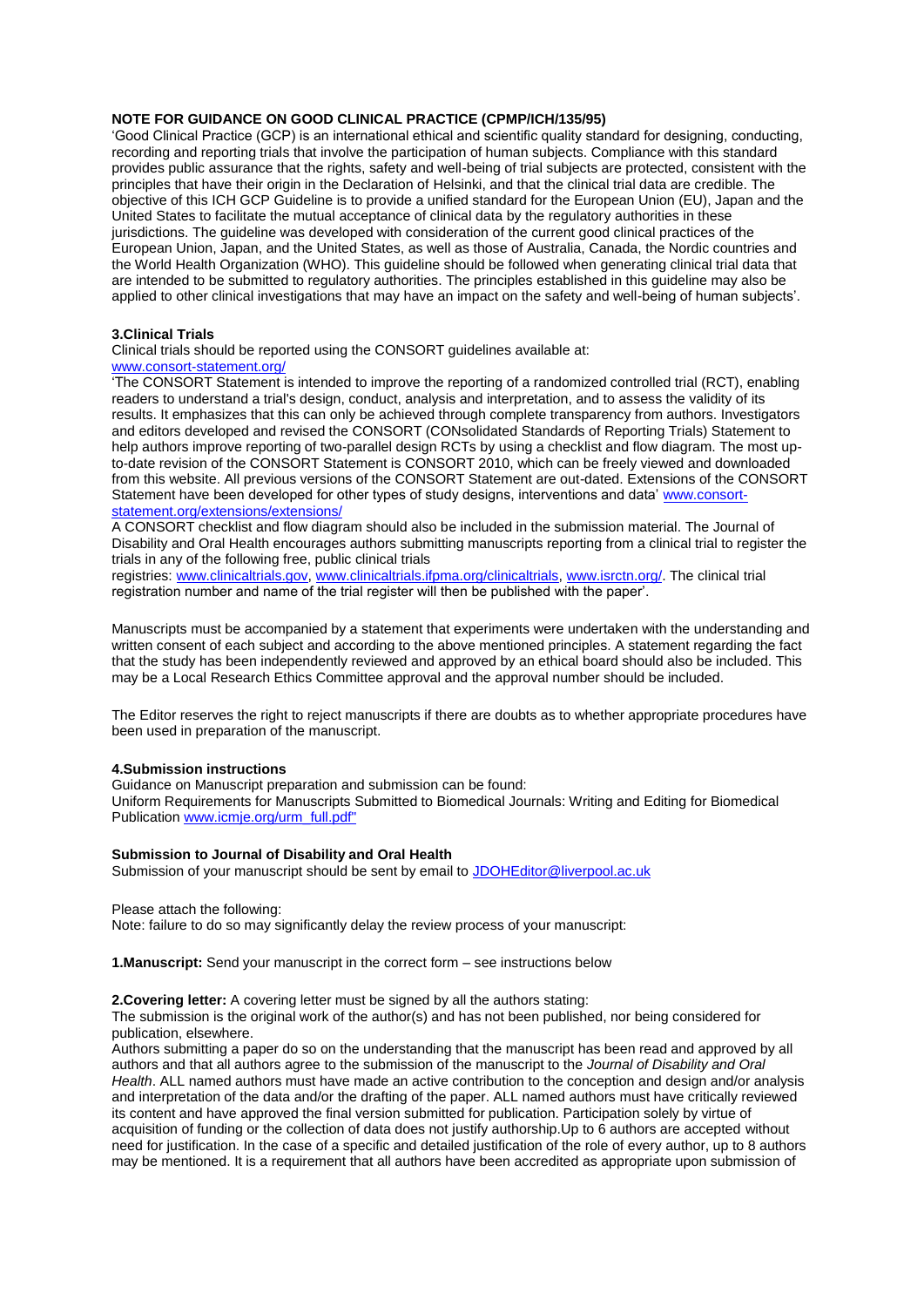the manuscript. Contributors who do not qualify as authors should be mentioned under Acknowledgements.

**3.Disclosure Form:** a completed disclosure form must be included [\(www.icmje.org/coi\\_disclosure.pdf\)](http://www.icmje.org/coi_disclosure.pdf) declaring any potential conflict of interest.

**4.Ethical Approval:** Where necessary, authors should have received ethical approval for their work and this information should be recorded in the manuscript.

#### **Content and style of manuscripts**

Use a clear and concise writing style and avoid jargon or long and complicated sentences that are hard to follow. Avoid the passive voice when the active voice may be more appropriate e.g. 'The authors chose to examine patients because..' rather than 'Patients were chosen to be examined by the authors because...'. Use International English spelling e.g. 'ise' not 'ize'. Manuscripts should be double-spaced with a font size of 12. Use a margin of 4cm on the left hand side of the page. Pages should be numbered consecutively on the top right hand corner. Main headings should be in upper case and emboldened, subsidiary headings should be in lower case and emboldened.

# **Original Scientific Articles**

**Length of contributions:** As a general guide, contributions should be no more than 3000 words, including Tables and Figures these generally count for 100-500 words depending on size.

Title page should contain the following information and be sent as separate document with authors' names and address (es). Academic qualifications are not necessary.

**Title** - must be short and descriptive

**Author(s) name(s)** – Surname then initials of each author. Separate authors by ',' and job titles

**Institution** – indicate with numbers the Institution associated with each author

**Correspondence address**- Address, telephone, fax and email of corresponding author

**Key Words** no more than six key words

#### **Running Title**

**Abstracts:** must be able to stand alone and be structured as indicated below. Abstracts should not include references or abbreviations and may be up to 250 words long.

#### **Aim and objectives**

**Methodology** - to include subjects - number of subjects and selection; setting, procedures including the nature of any interventions, main outcome measures,

**Results Conclusions**

**Main Document:** Should be divided into the sections and in the following order:

**Introduction Material and Method Results Discussion Conclusions Acknowledgements References Tables Figure Legends Figures**

**Acknowledgements** - Sources of institutional, private and corporate financial support for the work within the manuscript should be fully acknowledged, and any potential conflicts of interest noted. Specify contributors to the article other than the authors should be accredited. Acknowledge only persons who have made substantive contributions to the study. Authors are responsible for obtaining written permission from everyone acknowledged by name because readers may infer their endorsement of the data and conclusions.

**Declaration of interest** - Information concerning conflict of interest and sources of funding regarding your paper should be declared. This includes issues such as funding from an organisation or company directly for the research; funding you have received (or payment in kind) for any work you have been involved in or from an organisation or company that could be linked to the research; any consultation or advisory positions you may hold in an organisation or company involved in the research or an organisation involved in similar research; should be declared and any other situation that could be construed as a conflict of interest.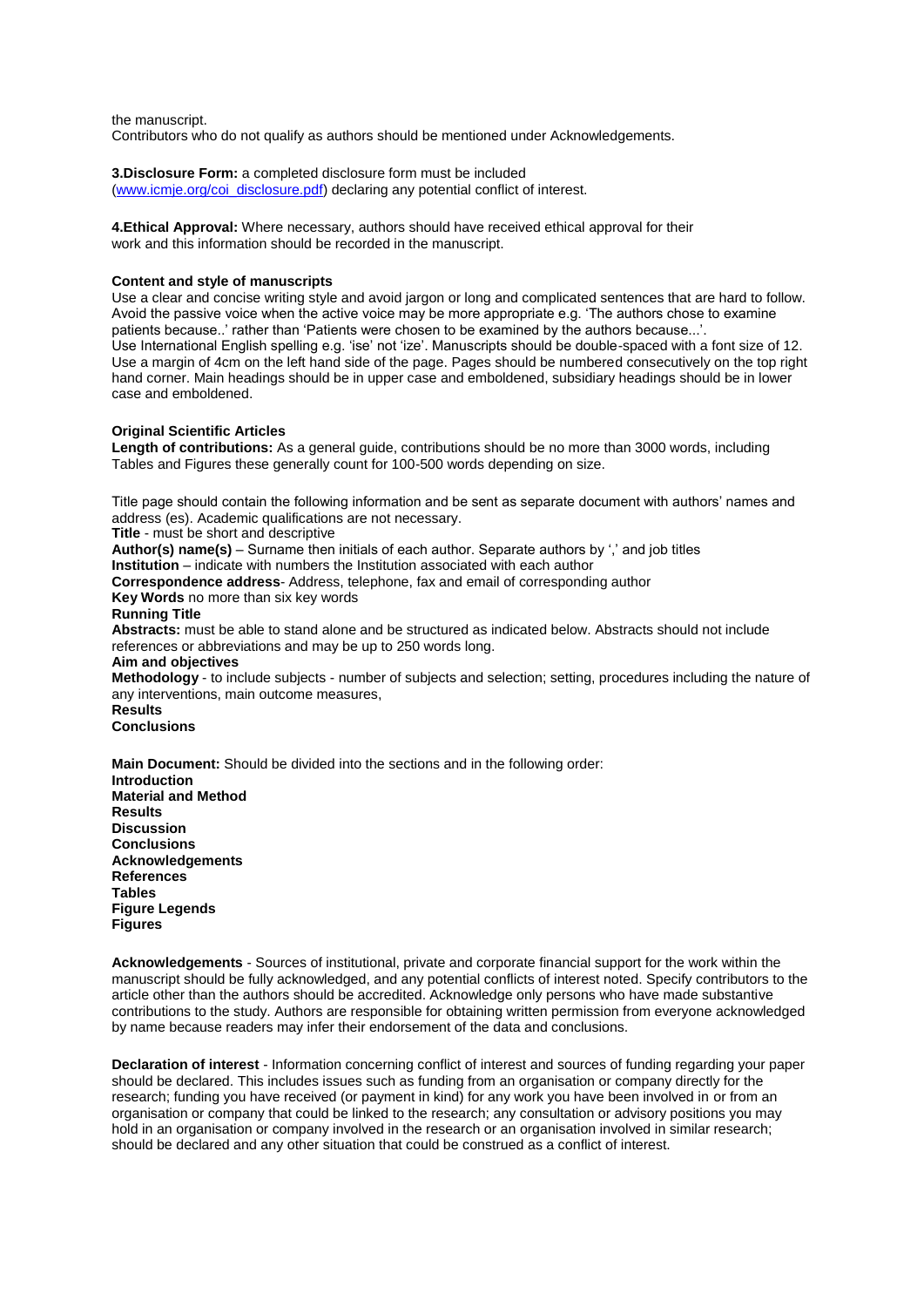**References** - Authors have responsibility for the accuracy of the references both within the text and in the Reference section. Personal communication should be avoided but where essential will appear in the text only The Harvard style should be used. See Reference style for further information.

**Tables** –should be numbered in Arabic numbers e.g. 1, 2. Each Table should appear on a separate page in Word and have a legend which explains the content of the table without reference to the text. No vertical lines should be included in the tables. Where appropriate, consideration should be given to alternative ways of displaying data other than in tables, for example, as histograms.

**Figures** - These should be referred to in the text as 'Figure' and given Arabic numbers. Figures should be submitted electronically in TIFF, JPEG or EPS format at high resolution (at least 300dpi). If the manuscript is accepted following the peer review process, the original photograph may be requested for professional scanning. **Important note:** Patients should not be readily identifiable from their photographs. Their or their guardian's written consent for publication must be obtained by the author and a copy sent to JDOH. It is not sufficient to block out the eyes of the person on the image. Colour illustrations are permitted. All Figure legends should be written on a separate page in the word processing package.

**Abbreviations**- The JDOH does not encourage the use of abbreviations, especially in the Abstract or Summary where they are difficult to interpret. Common abbreviations are accepted as follows; they should be written out in full at the first mention in the text e.g. Special Care Dentistry (SCD), cardiovascular system (CVS). If they are only mentioned infrequently, write out in full.

**Numbers and Units:** spell out numbers in full when they start a sentence or when less than 10, unless they are followed by a unit of measurement. Units must conform to the Systemè International d'Unités (SI). **Reference style**

The reference style for JDOH is now the Harvard style for easier electronic reference management. Author(s): family name followed first name(s) initials. There should be comma after each set of initials, except the last, which is to be followed by a period. This is followed by the year of publication then the volume number and then by the first and last pages in full.

# **Examples of Reference styles:**

**Original Scientific Articles:** Author. Year. Article title. Journal Title volume (issue), pages.

Gordon, F., Morgan, M., Thompson, S. 2009. A survey of the quality and quantity of Special Care Dentistry Teaching, including Gerodontology, in Dental Schools of the United Kingdom and Ireland. Journal of Disability and Oral Health  $10(1)$ , pp 3-10.

**Books:** Author. Year. Book Title. Place: Publisher.

Gorlin, R.J., Cohen, M.M. Jr, Levin, L.S. 1990. Syndromes of the Head and Neck. Third edition. New York: Oxford University Press.

**Chapter in book:** Chapter Author(s). Year. Title of chapter. In: Book Editor ed/eds. Book title. Place: Publisher, chapter page numbers.

Griffiths, J.E. and Boyle, S. 1993. Oral assessment. In: Colour guide to Holistic Oral Care: a Practical Approach. Aylesbury: Mosby-Year Book Europe, pp 87-98.

**Report or Web Document:** Author or Editor (if available). Year. Title [Online-if online]. Place: Publishable (if available). Available at: web address of document [Accessed: day Month year].

Dalley, K. 2009. The Provision of Oral Health Care under General Anaesthesia in Special Care Dentistry A Professional Consensus Statement [Online]. UK: British Society for Disability and Oral Health. Available at: http://www.bsdh.org.uk/guidelines/BSDH\_GA\_in\_SCD\_2009.pdf [Accessed: 31May 2011].

In the main text of the manuscript:

One author: should be referred to in the text as: (Thompson, 2009).

Two authors: should be referred to in the text as: (Clarkson and O'Mullane, 1989).

Three or more authors: should be referred to in the text as (Shaw et al., 1995).

Multiple references need to be listed in chronological order.

Where an author has published more than one reference in any one year, these should be suffixed as 1987a or 1996a; b.

**The author is responsible for the accuracy of the reference list at the end of the manuscript.**

#### **Case reports**

These should be short and concise reports of one or a small series of clinical cases or of a novel technique. There should be a purpose to presenting the case, for example, a cautionary note for other clinicians or a new way of managing a particular situation.

The **Abstract** should be short (50 words maximum) and no references should be included. The **Case**